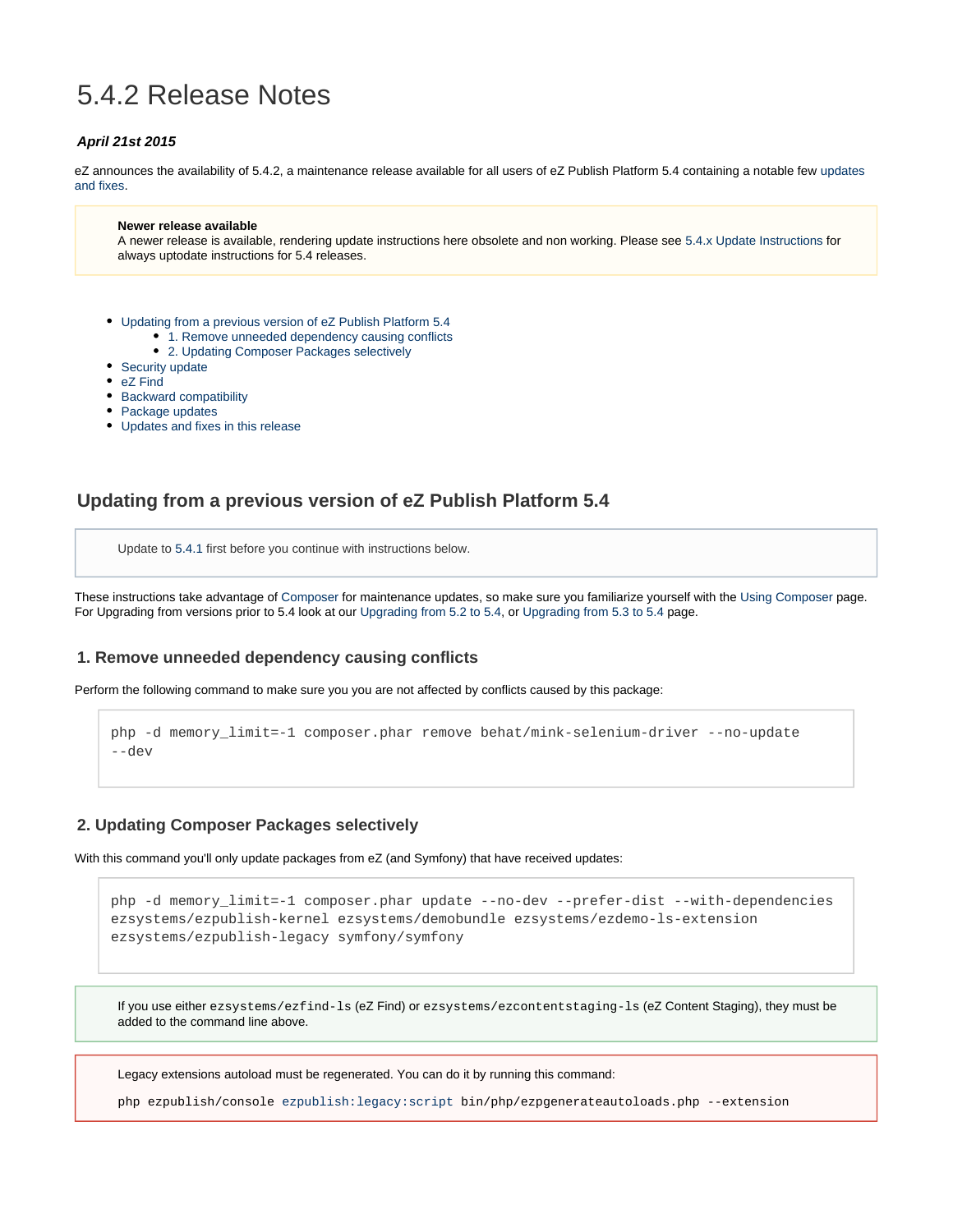### **Security update**

This release fixes a vulnerability in the eZ Publish password recovery function. You need to have the PHP OpenSSL extension (ext-openssl) installed to take full advantage of the improved security, but even without it security is improved. Security Advisory for Community: [http://share.ez.no/community-project/security-advisories/ezsa-2015-001-potential-vulnerability-in-ez](http://share.ez.no/community-project/security-advisories/ezsa-2015-001-potential-vulnerability-in-ez-publish-password-recovery)[publish-password-recovery](http://share.ez.no/community-project/security-advisories/ezsa-2015-001-potential-vulnerability-in-ez-publish-password-recovery)

### <span id="page-1-0"></span>**eZ Find**

An eZ Find users needs to update their solr schema.xml, this is however not needed if you install ezfind after performing this update.

For each solr core (located in ezfind/java/solr), you need to edit <my-core-name>/conf/schema.xml

#### Around line 566, right after:

```
<field name="meta_priority_si" type="sint" indexed="true" stored="true"
multiValued="true"/>
```
Add the following lines:

```
<!-- denormalised fields for hidden and visible path elements -->
<field name="meta_visible_path_si" type="sint" indexed="true" stored="true"
multiValued="true"/> <!-- Visible Location path IDs -->
<field name="meta_visible_path_string_ms" type="mstring" indexed="true" stored="true"
multiValued="true"/> <!-- Visible Location path string -->
<field name="meta_hidden_path_si" type="sint" indexed="true" stored="true"
multiValued="true"/> <!-- Hidden Location path IDs -->
<field name="meta_hidden_path_string_ms" type="mstring" indexed="true" stored="true"
multiValued="true"/> <!-- Hidden Location path string -->
```
**Restart and re-index solr.**

#### <span id="page-1-1"></span>**Backward compatibility**

 The XmlText fix for EZP-23513 (see [https://github.com/ezsystems/ezpublish-kernel/pull/1087\)](https://github.com/ezsystems/ezpublish-kernel/pull/1087) deprecates/removes the CustomTags pre-converter in favor of a new Expanding converter. While they're not part of the public API, if you rely on this file in any way, you might want to check and update your code.

### <span id="page-1-2"></span>**Package updates**

Here are the ezsystems packages that have received an update as part of this releases:

| package                       | version | prior version |
|-------------------------------|---------|---------------|
| ezsystems/ezpublish-kernel    | 5.4.2   | 5.4.0         |
| ezsystems/ezpublish-legacy    | 5.4.2   | 5.4.0         |
| ezsystems/demobundle          | 5.4.2   | 5.4.0         |
| ezsystems/ezfind-ls           | 5.4.2   | 5.4.0         |
| ezsystems/ezcontentstaging    | 5.3.5   | 5.3.3         |
| ezsystems/ezdemo-ls-extension | 5.4.2   | 5.4.0         |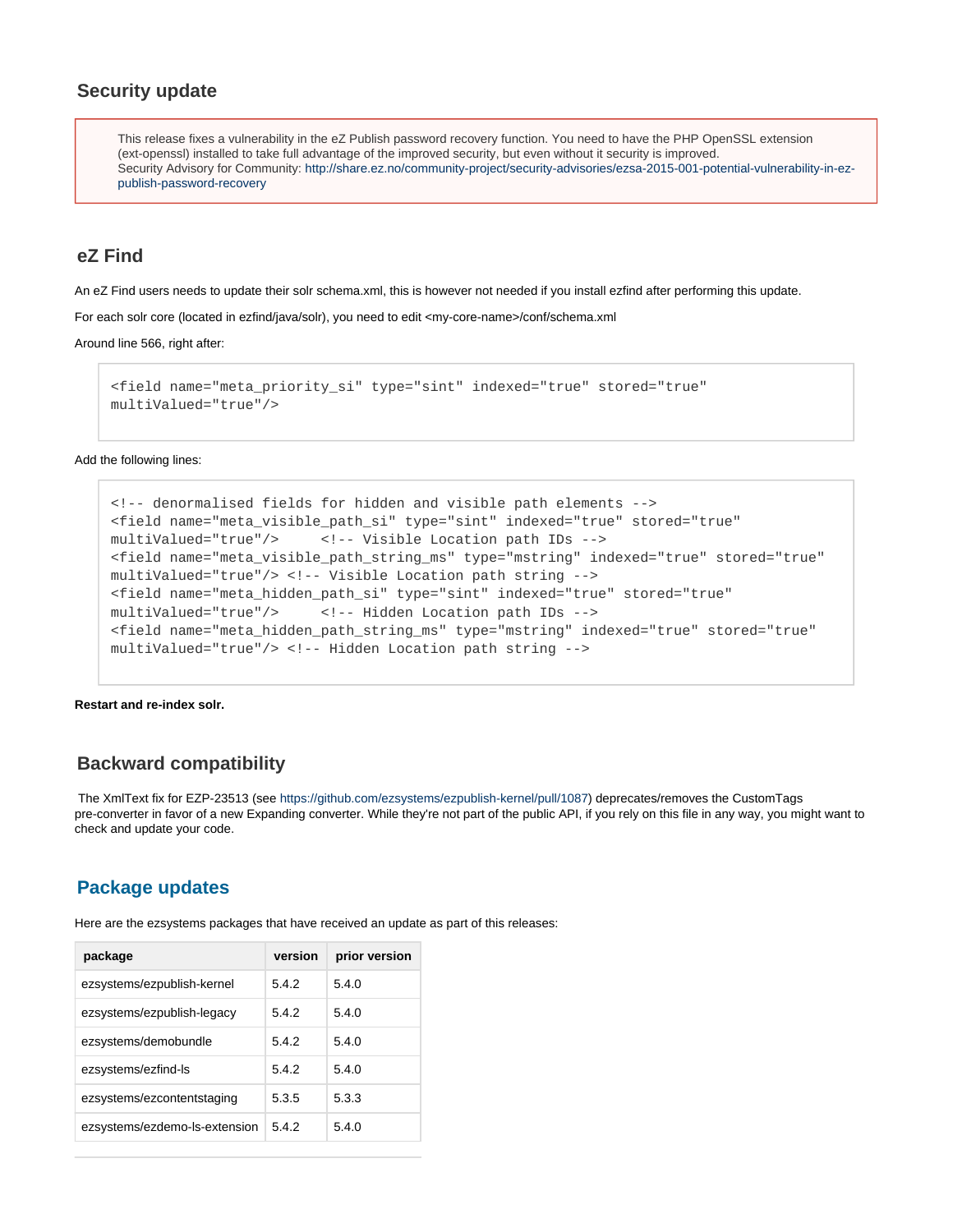| ezsystems/ezflow-ls-extension | 5.3.5 | 5.3.3.1 |
|-------------------------------|-------|---------|
| ezsystems/ezwt                | 5.3.5 | 5.3.1   |
| ezsystems/ezautosave          | 5.3.5 | 5.3.1   |

See [5.4.1 Release Notes](https://doc.ez.no/display/EZP/5.4.1+Release+Notes) for details about migration from Symfony 2.5 to 2.6.

## <span id="page-2-1"></span><span id="page-2-0"></span>**Updates and fixes in this release**

| Key       | Summary                                                                       | т | <b>Created</b>  | Updated         | Due | Assignee   | Reporter               | P | <b>Status</b> | <b>Resolution</b> |
|-----------|-------------------------------------------------------------------------------|---|-----------------|-----------------|-----|------------|------------------------|---|---------------|-------------------|
| EZP-22278 | As a developer I need Criterion<br>documentation                              |   | Jan 30,<br>2014 | Jun 03,<br>2015 |     | Unassigned | Ricardo<br>Correia     |   | <b>CLOSED</b> | Fixed             |
| EZP-24142 | As a developer I need SortClause<br>documentation                             |   | Mar 17,<br>2015 | Apr 08,<br>2015 |     | Unassigned | Ricardo<br>Correia     |   | <b>CLOSED</b> | Fixed             |
| EZP-24206 | As a Developer I want faster search, using spi<br>cache & indexed columns     |   | Mar 31,<br>2015 | Jan 20,<br>2016 |     | Unassigned | Petar<br>Spanja        |   | <b>CLOSED</b> | Fixed             |
| EZP-23847 | Add Role API parameter to get inherited<br>RoleAssignments                    |   | Jan 02,<br>2015 | Nov 16,<br>2015 |     | Unassigned | André<br>Rømcke        |   | <b>CLOSED</b> | Fixed             |
| EZP-23913 | Override legacy fatal error message                                           |   | Jan 19,<br>2015 | Apr 10,<br>2015 |     | Unassigned | Nuno<br>Oliveira       |   | <b>CLOSED</b> | Fixed             |
| EZP-23940 | Decouple search handlers from Persistence                                     |   | Jan 28,<br>2015 | Mar 13,<br>2015 |     | Unassigned | Petar<br>Spanja        |   | <b>CLOSED</b> | Fixed             |
| EZP-23941 | Move field map to storage                                                     |   | Jan 28,<br>2015 | Mar 13,<br>2015 |     | Unassigned | Petar<br>Spanja        |   | <b>CLOSED</b> | Fixed             |
| EZP-24047 | Allow skipping count db query when using<br>SearchService against database    |   | Feb 19,<br>2015 | Jan 20,<br>2016 |     | Unassigned | André<br>Rømcke        |   | <b>CLOSED</b> | Fixed             |
| EZP-24048 | Don't clear legacy content cache on symfony<br>cache:clear                    |   | Feb 19,<br>2015 | Feb 26,<br>2015 |     | Unassigned | André<br>Rømcke        |   | <b>CLOSED</b> | Fixed             |
| EZP-24092 | Optimize queries to not perform count when<br>not needed                      |   | Feb 27,<br>2015 | Mar 04,<br>2015 |     | Unassigned | André<br>Rømcke        |   | <b>CLOSED</b> | Fixed             |
| EZP-24213 | FullText stopWordThreshold should be<br>percentage of content count           |   | Apr 01,<br>2015 | Oct 27,<br>2016 |     | Unassigned | André<br>Rømcke        |   | <b>CLOSED</b> | Fixed             |
| EZP-21586 | ContentTypeService::createContentType()<br>does not check for any permissions |   | Sep 18,<br>2013 | Feb 05,<br>2015 |     | Unassigned | Petar<br>Spanja        |   | <b>CLOSED</b> | Fixed             |
| EZP-21605 | Version history Status column is missing data                                 |   | Sep 24,<br>2013 | Jan 07,<br>2015 |     | Unassigned | Peter<br>Keung         |   | <b>CLOSED</b> | Fixed             |
| EZP-21686 | ezinfo/copyright has extra "\" that don't allow<br>the links to work          |   | Oct 04,<br>2013 | May 04,<br>2015 |     | Unassigned | Pedro<br>Resende       |   | <b>CLOSED</b> | Fixed             |
| EZP-21721 | Displaying an empty XMLText field outputs<br>eZXML                            |   | Oct 10,<br>2013 | Jun 04,<br>2015 |     | Unassigned | Jérôme<br>Vieilledent  |   | <b>CLOSED</b> | Fixed             |
| EZP-21831 | eZFind: customfields with asObject=false                                      |   | Oct 24,<br>2013 | Apr 01,<br>2015 |     | Unassigned | Henning<br>Kvinnesland |   | <b>CLOSED</b> | Fixed             |
| EZP-23031 | Allow really high file uploads, specially with 32<br>bits OSs                 |   | Jun 18,<br>2014 | May 04,<br>2015 |     | Unassigned | Eduardo<br>Fernandes   |   | <b>CLOSED</b> | Fixed             |
| EZP-23129 | Search API: sorting by field filters the results                              |   | Jul 08,<br>2014 | Feb 17,<br>2015 |     | Unassigned | Joao Inacio            |   | <b>CLOSED</b> | Fixed             |
| EZP-23278 | [Content Staging] Sync fails if you try to use<br>the copy of an object       |   | Aug 21,<br>2014 | Jan 06,<br>2015 |     | Unassigned | Eduardo<br>Fernandes   |   | <b>CLOSED</b> | Fixed             |
| EZP-23280 | [PHP-FPM&Apache] Server fault when<br>logging to administration interface     |   | Aug 22,<br>2014 | Apr 10,<br>2015 |     | Unassigned | Cyrille<br>Souchet     |   | <b>CLOSED</b> | Fixed             |
| EZP-23302 | Update Location fails if no change is<br>performed with the update            |   | Sep 01,<br>2014 | Aug 10,<br>2015 |     | Unassigned | Carlos<br>Revillo      |   | <b>CLOSED</b> | Fixed             |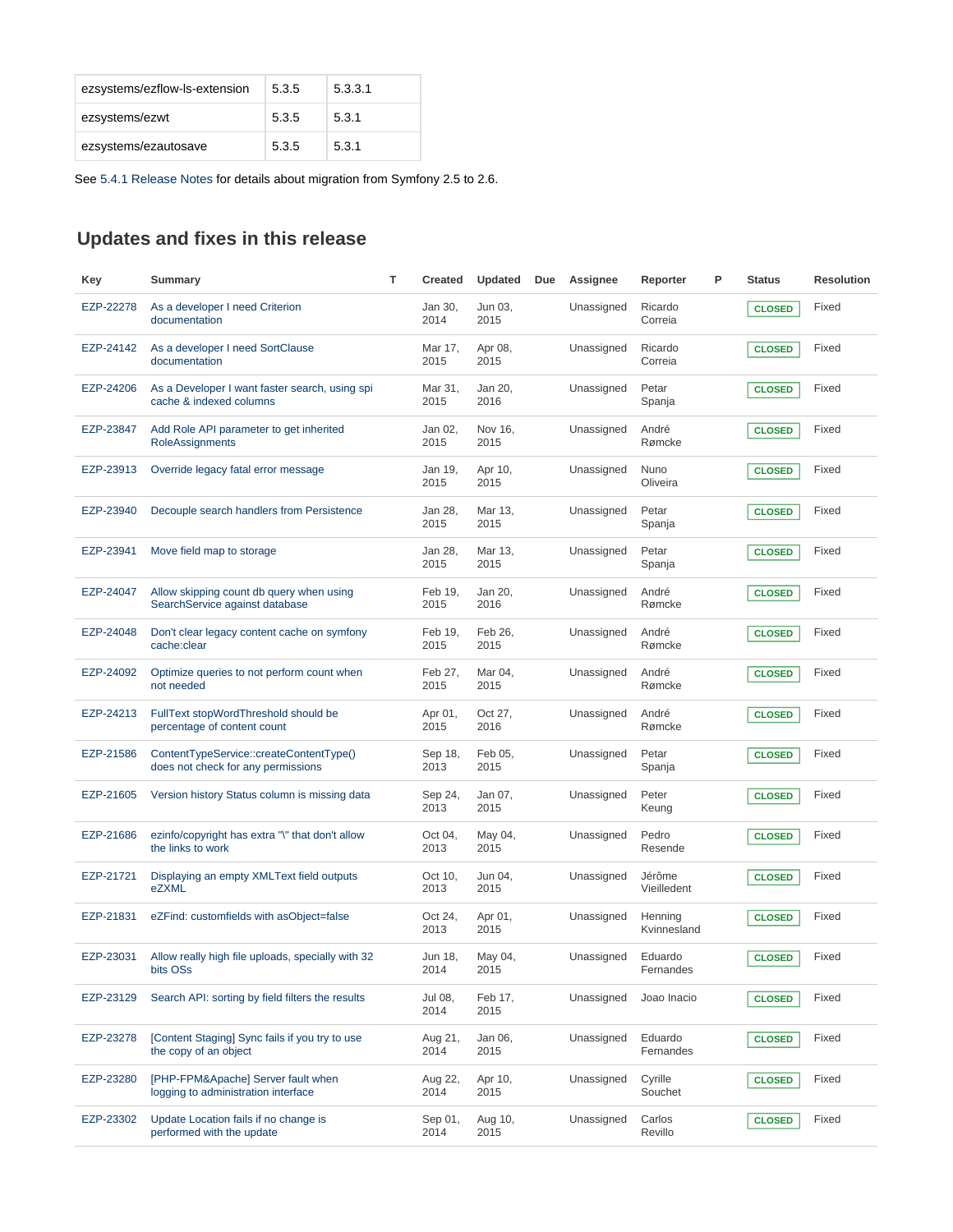| EZP-23403 | Fix implementation of<br>Persistence\Solr\Slot\MoveUserGroup slot                                               | Sep 29,<br>2014 | Apr 22,<br>2015 | Unassigned | Petar<br>Spanja       | <b>CLOSED</b> | Fixed |
|-----------|-----------------------------------------------------------------------------------------------------------------|-----------------|-----------------|------------|-----------------------|---------------|-------|
| EZP-23465 | Elasticsearch: refactor FieldMap<br>implementation for caching and multiple fields<br>support                   | Oct 14,<br>2014 | Mar 13,<br>2015 | Unassigned | Petar<br>Spanja       | <b>CLOSED</b> | Done  |
| EZP-23513 | in eZXMLText, $a < P$ tag is being add to a link<br>when it surrounds an image                                  | Oct 24,<br>2014 | Nov 18,<br>2015 | Unassigned | Eduardo<br>Fernandes  | <b>CLOSED</b> | Fixed |
| EZP-23518 | Clearing image aliases with Symfony console<br>with --purge option results in PHP warnings                      | Oct 25,<br>2014 | May 12,<br>2015 | Unassigned | Edi Modri             | <b>CLOSED</b> | Fixed |
| EZP-23644 | Provide filtering on hidden/visible status for<br>multiple locations in content objetcs in eZ Find              | Nov 16,<br>2014 | May 18,<br>2015 | Unassigned | Paul<br>Borgermans    | <b>CLOSED</b> | Fixed |
| EZP-23725 | Wrong path_identification_string when editing<br>in frontend siteaccess using PathPrefix and<br><b>RootNode</b> | Dec 02,<br>2014 | Mar 30,<br>2015 | Unassigned | Nuno<br>Oliveira      | <b>CLOSED</b> | Fixed |
| EZP-23747 | Staging: whitespace in a a required text block<br>field causes sync failure                                     | Dec 03,<br>2014 | Jan 06,<br>2015 | Unassigned | Nuno<br>Oliveira      | <b>CLOSED</b> | Fixed |
| EZP-23829 | Paragraph alignment ignored in legacy<br>rendered frontend                                                      | Dec 22,<br>2014 | Feb 02,<br>2015 | Unassigned | Eduardo<br>Fernandes  | <b>CLOSED</b> | Fixed |
| EZP-23834 | Cached ESI can not be shared among pages<br>because of inner request                                            | Dec 22.<br>2014 | Jan 21,<br>2015 | Unassigned | Nuno<br>Oliveira      | <b>CLOSED</b> | Fixed |
| EZP-23835 | indexcontent.php cronjob pgsql columns must<br>appear in group by                                               | Dec 23,<br>2014 | Jan 09,<br>2015 | Unassigned | Douglas<br>Hammond    | <b>CLOSED</b> | Fixed |
| EZP-23840 | eZFind: incorrect error handling in elevate<br>configuration                                                    | Dec 29,<br>2014 | Jan 12,<br>2015 | Unassigned | Joao Inacio           | <b>CLOSED</b> | Fixed |
| EZP-23866 | Move legacy_mode setting to LegacyBundle                                                                        | Jan 08,<br>2015 | Aug 25,<br>2015 | Unassigned | Jérôme<br>Vieilledent | <b>CLOSED</b> | Fixed |
| EZP-23868 | Move getLegacyKernel() helper from<br>CoreBundle controller to LegacyBundle                                     | Jan 08,<br>2015 | Jan 14,<br>2015 | Unassigned | Jérôme<br>Vieilledent | <b>CLOSED</b> | Fixed |
| EZP-23870 | Async publishing reverts expiry.php                                                                             | Jan 08,<br>2015 | Jan 16,<br>2015 | Unassigned | Nuno<br>Oliveira      | <b>CLOSED</b> | Fixed |
| EZP-23872 | Query exception thrown when no language<br>configured in siteaccess                                             | Jan 11,<br>2015 | Jan 20,<br>2015 | Unassigned | Owen Parry            | <b>CLOSED</b> | Fixed |
| EZP-23879 | ezinfo shows wrong copyright info after move<br>to composer                                                     | Jan 12,<br>2015 | Apr 09,<br>2015 | Unassigned | André<br>Rømcke       | <b>CLOSED</b> | Fixed |
| EZP-23884 | Nginx template misses semicolon for most of<br>the fastcgi_params                                               | Jan 12,<br>2015 | Jan 14,<br>2015 | Unassigned | Carlos<br>Revillo     | <b>CLOSED</b> | Fixed |
| EZP-23889 | RestProvider must check that is_rest_request<br>is true                                                         | Jan 13.<br>2015 | Mar 09,<br>2015 | Unassigned | Eduardo<br>Fernandes  | <b>CLOSED</b> | Fixed |
| EZP-23902 | Documentation: Multiple User Providers<br>example config not working                                            | Jan 15,<br>2015 | Jan 28,<br>2015 | Unassigned | Joao Inacio           | <b>CLOSED</b> | Fixed |
| EZP-23903 | config.yml refers to wrong session doc link                                                                     | Jan 15,<br>2015 | Mar 23,<br>2015 | Unassigned | Gunnstein<br>Lye      | <b>CLOSED</b> | Fixed |
| EZP-23904 | ezpublish_legacy_sso causes infinite redirect<br>loop on /login                                                 | Jan 15,<br>2015 | Feb 10,<br>2015 | Unassigned | Joao Inacio           | <b>CLOSED</b> | Fixed |
| EZP-23906 | The Public API allows to create content under<br>a non container element                                        | Jan 16,<br>2015 | Mar 13,<br>2015 | Unassigned | Damien<br>Pobel       | <b>CLOSED</b> | Fixed |
| EZP-23908 | expiry.php race condition                                                                                       | Jan 16,<br>2015 | Apr 06,<br>2015 | Unassigned | Georg<br>Franz        | <b>CLOSED</b> | Fixed |
| EZP-23923 | ESI/Hinclude URI too long with Compound<br>siteaccess matcher                                                   | Jan 21,<br>2015 | Feb 04,<br>2015 | Unassigned | Jérôme<br>Vieilledent | <b>CLOSED</b> | Fixed |
| EZP-23928 | Preview cache not being updated                                                                                 | Jan 23,<br>2015 | Feb 26,<br>2015 | Unassigned | Ricardo<br>Correia    | <b>CLOSED</b> | Fixed |
| EZP-23930 | Adapt HttpCache to comply<br>FOSHttpCacheBundle 1.2                                                             | Jan 23,<br>2015 | Jan 30,<br>2015 | Unassigned | Jérôme<br>Vieilledent | <b>CLOSED</b> | Fixed |